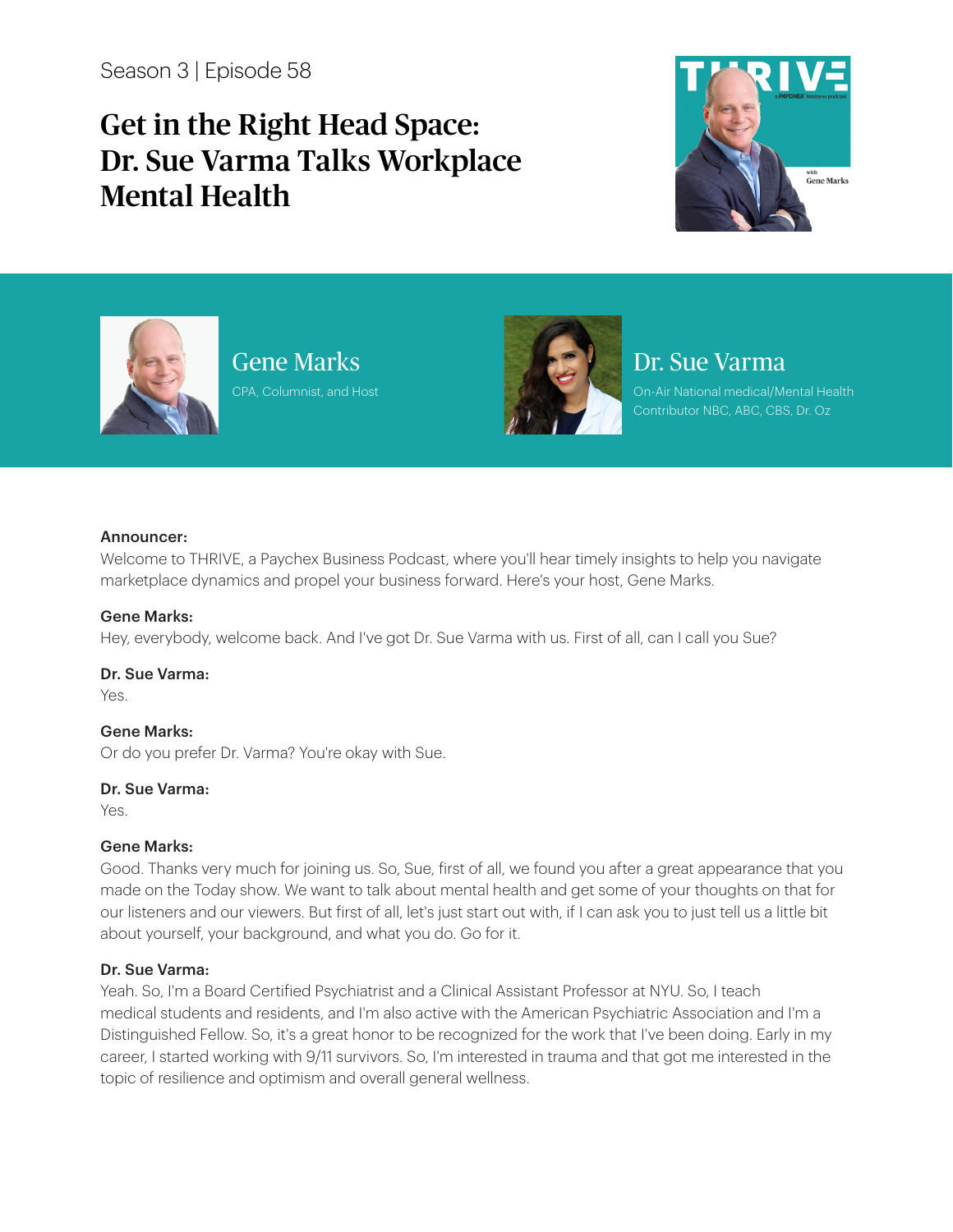So, as a psychiatrist, people typically think that we only deal with very sick patients, but I have to say my genuine love is in the idea of prevention, what are some daily habits that you can do? And in my private practice, I'm a cognitive behavioral therapist, which means short-term, time-limited therapy, helping people get tools, skills, resources, so that they can really thrive in their life. So, yes, a person might come in to see me when they're depressed or anxious or in the middle of a life crisis. But the idea is to move you past that life crisis and really help you have optimal functioning. So, that's where I'm at right now in my career.

## Gene Marks:

Yeah. You mentioned trauma and obviously we're just coming, hopefully, out of the pandemic. So, lots of trauma for a lot of employees. Okay. Give us an idea of what you're seeing and how sometimes too, it's like, again, I'm in my mid 50s, people like us that run businesses, sometimes we don't understand the trauma or the anxiety or the fears that a lot of our younger employees feel. So, just give me an idea of what they are feeling, what this has been like for them, COVID, just to set the stage for us.

### Dr. Sue Varma:

Yeah. So, COVID, I think, has been hard for the vast majority of people, especially maybe people who are younger, people who are living alone, people who may not have a lot of social support. I have had the fortune of being as psychiatrist over the last 20 years. And the world has changed considerably, not just because of 9/11, but because of the use of social media. So, everybody, every young person is on social media. And what that has done is really created a shared language around words like depression, trauma, anxiety, and people are really savvy, younger people, and they want to get treatment and they want to work for places that are sensitive to the whole person.

#### Dr. Sue Varma:

So, I think, there was a lot more stigma when I first started working, but I'm noticing that in the last 15 to 20 years, people are feeling as if their boss doesn't recognize what's going on with them outside of the workplace, they're going to eventually lose interest and say, "You know what? You don't see me as an entire person. You're just focused on my work and my productivity, but I want to go to a place where I can have a little bit more of a work-life balance."

#### Dr. Sue Varma:

I think one of the hardest things that people are dealing with is, without a commute, some people were really happy. They're like, "I love it. I love to work from home and I get to go out in the middle of the day and I can do my groceries. I can exercise. I can pick up my kids." So, I think for a lot of people, it has afforded them more work-life balance, but what they've lost is the structure and routine and hard stops at the end of the day. And for a lot of people, they were working a lot more, longer and harder during the pandemic.

#### Dr. Sue Varma:

So, look, some of the benefits have also come at a cost, and the cost is to our mental health, to our sleep schedules, because we don't know day from night, we're staying awake till 2:00 in the morning. A lot of people have put on weight because they're sedentary, they're not social distancing from the refrigerators. So, every time that they feel like they need a snack, they're bored, they're using food as a way, food and alcohol, as a way of coping. So, I think that it's been very isolating for a lot of people and it has, even though they're working longer and harder, I don't know if that necessarily means that they're more productive.

#### Gene Marks:

It's a great answer. It's funny because it dovetails into this whole debate over working from home right now and bringing people back to the office. I mean, it almost seems to me that you're saying that it really is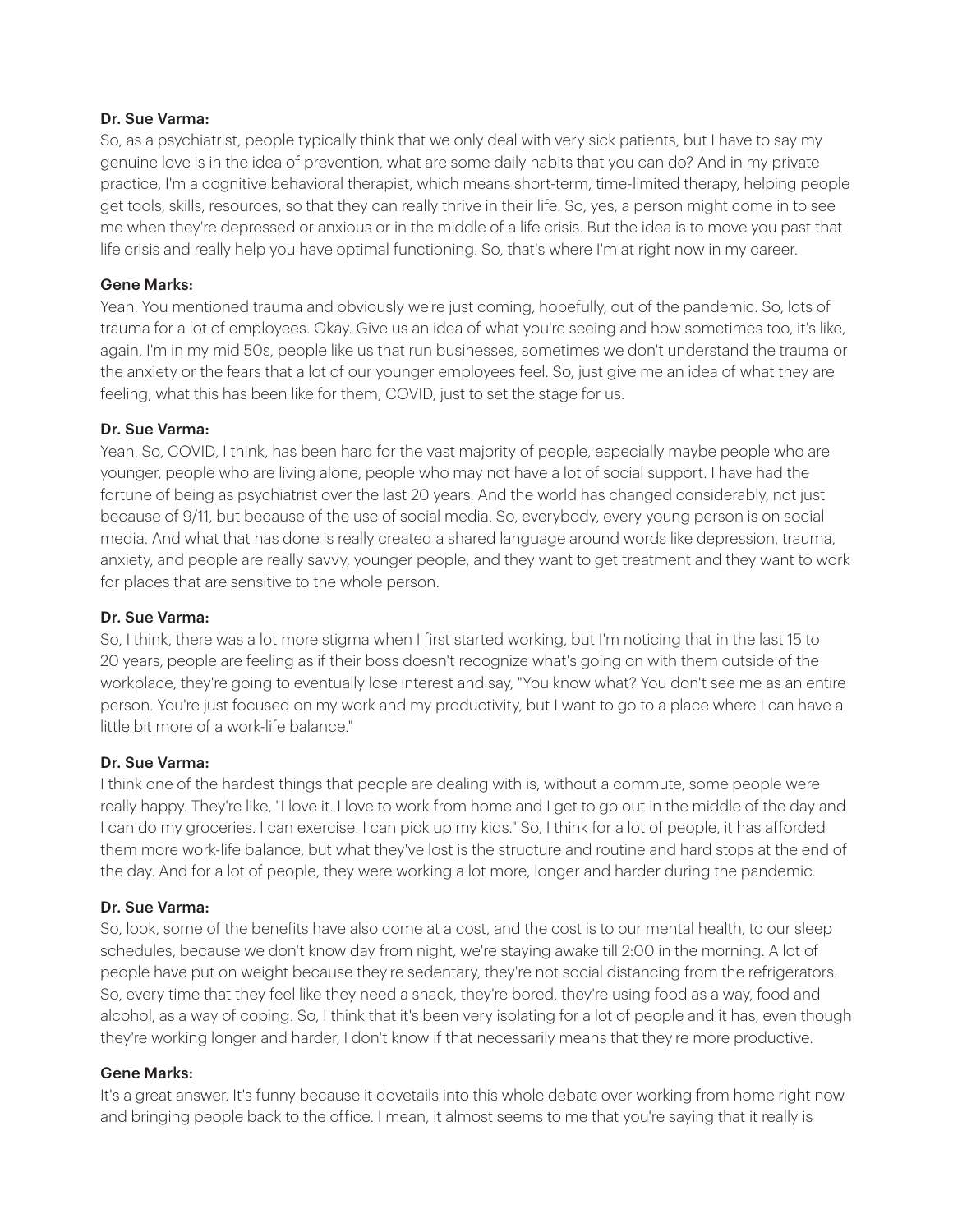healthier for our employees, at least on a hybrid level, to get out of the house and come to the office. Does that make sense?

## Dr. Sue Varma:

Yes. And I think that there's all stages of readiness. I know tons of people who are like, "Thank God, I have been waiting to go back to the office forever." And it could be for any number of reasons, either that they're feeling very socially isolated or the commute gave them an opportunity to prepare for the day, like the 45 minutes or half an hour, maybe they were walking and they had more exercise and their steps were built in, because they had to go to the subway or walk out of the subway or go up the stairs at their job. There was socialization built in, those water cooler conversations, being able to organically grab a coffee or grab a lunch with a coworker, because you just ran into them at the elevator bank, and having more organic conversations with people. If you had a question for a coworker, you would just turn around and ask them as opposed to having to set up a meeting.

### Dr. Sue Varma:

And then like we've all got Zoom dysphoria, dysmorphia, Zoom fatigue, people are looking at themselves and they're having body image issues, because they're like, "Oh my God, I don't want to look at myself that much." So, they were all built in ways of thinking about the day and then unwinding from the day having that commute. So, I think for a lot of people, it's a mixed bag. Some people, we had so many adjustments, we had to go from working in an office, let's say, hypothetically, five days a week to not working at there at all, to then having multiple "restarts" and before each variant we're like, "Okay, now we're ready to go. Pandemic is over." Nope. Sorry, just kidding. There's another wave.

#### Dr. Sue Varma:

So, I think now people are having anxiety about returning to work, because they don't know what to expect. They don't know if it's five days a week. All of a sudden, we feel a sense of panic when we're surrounded by a lot of people. Because we have been under stimulated for two years and now being reintroduced suddenly feels like a form of overstimulation. So, I think some sort of a gradual, in between, most people will agree that they want some flexibility and having some sort of hybrid option.

## Gene Marks:

It's funny, COVID has really, because of the inconsistent type of data that we have gotten, I mean, a lot of people have been making up their own rules as to what they think is safe and not. I play squash with a guy, he's a professor at Penn in Philly and his wife still refuses to eat indoors at a restaurant and still very, very cautious. And I know a lot of people really feel that way. Then you've got the people that are just no vaccines, no masks, whatever. So, as an employee, you've got to deal with this diverse sort of demographic of people. So, first of all, for those that are coming back to the office that are scared or that are overly cautious or that are saying to me, the employer, are like, "We need to have more... Everybody should be masked in the office, everybody I'm not," whatever. How would you recommend that an employer deal with that?

## Dr. Sue Varma:

Yes. I mean, look, it's really tricky. And I think the one word I would say is deal with it sensitively, and that means I want to hear what you're saying. Tell me a little bit about what your concerns are. What are you dealing with outside of work that makes you feel this way? And then it gives a little bit more context. Because let's say somebody living with an elderly grandparent or somebody who's immunocompromised, you might have a little bit more empathy, because you're like, "I get it. I see where you're coming from." And sometimes people may not have it. They just say like, "I'm really scared of getting sick. If I got sick, I don't have anyone to take care of me."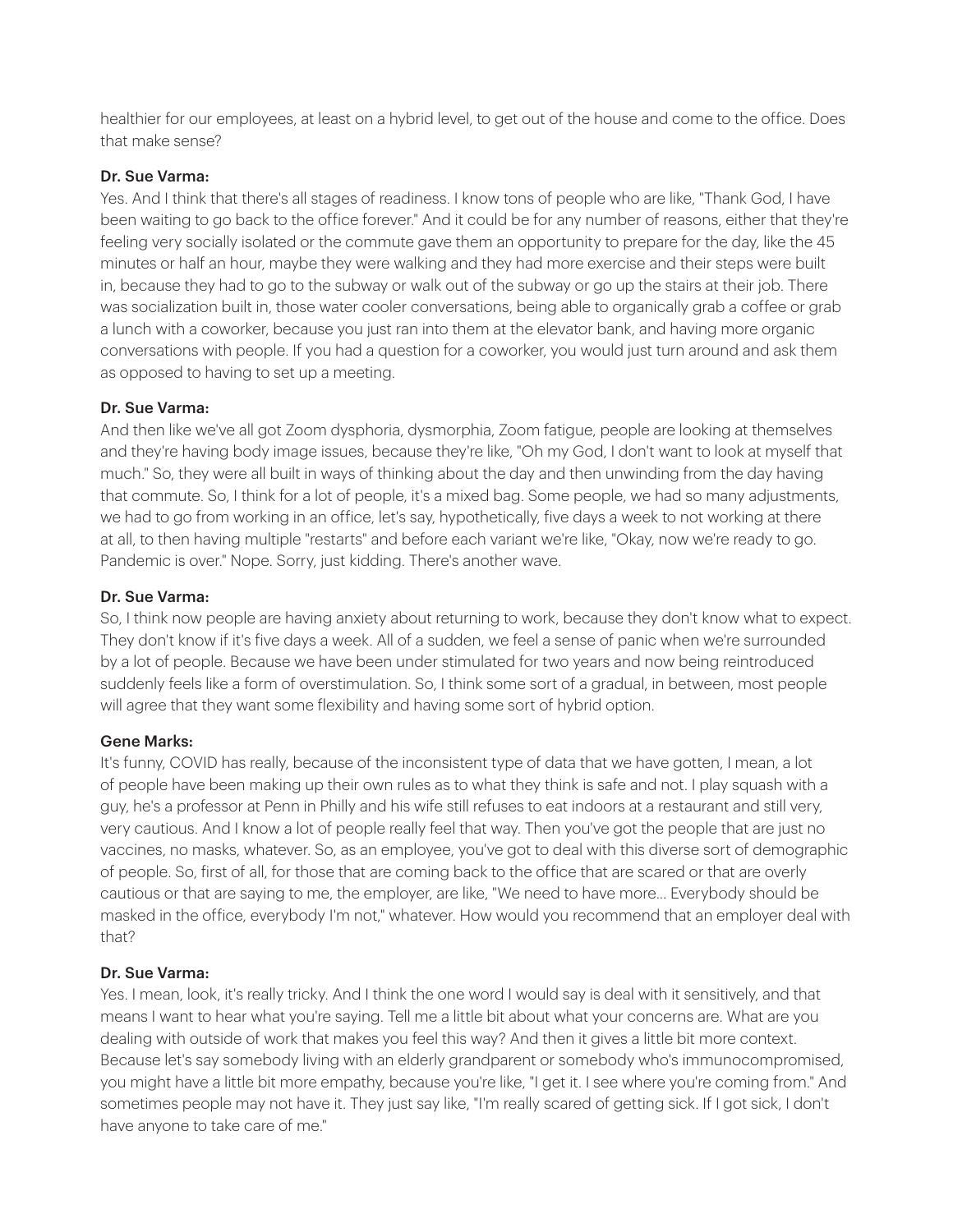So, trying to understand emotionally, where getting a little bit sense of perspective, I think, is very helpful and then trying to work with them, because, look, at the end of the day, as an employer, you want to get the work done. And if a person really convinces you to say, "Hey, I could do the work at home, I'm just as productive." And you might say, you might give pushback and you say, "Listen, I disagree. I think that there's something to be said about us coming together." And then trying to figure out a way to make it work. I have patients from all walks of life and many of them are in your situation and they are... I was counseling them for two years about, "Okay, how do we navigate this?" And then there's also issues of liability and employers don't want to get sued and regulations and how much you can require. And there's no precedents, we're setting the precedents now.

## Dr. Sue Varma:

So, I've known people who tried as much as they could to allow exactly what you're talking about, a person who's like, "I don't feel safe coming back to work from home." And then, at some point, it just wasn't feasible anymore, you really needed this team effort. So, being very like... Saying, "Okay, I'm going to look at it at a case-by-case basis and in which situation," and then to say like, "A hard no for you might be like, no, listen, I need, at least once a week, I need twice a week. I need these days." Some people are returning to work on Tuesdays and Thursdays. So, there's all sorts of variations. But I think if you can maintain flexibility with someone and then you're being reasonable. And if it doesn't work out, you can say, "I tried in every which way to accommodate you as much as possible. And if this is not working out, let's see what we can work out. What makes sense in the long run? What are your long-term goals?"

### Dr. Sue Varma:

And sometimes people will say, "You know what? I didn't really want to be in this job anyway." Or, "I'm thinking about...moving to a different city." I think one of the things that COVID exposed is we really need to be living where we live, living in certain high-cost places, for some people, it just didn't make sense. And the city life brought with it something. And if that is stripped away, then they're like, "Well, what am I there for?" And being able to find more affordable places and more remote work that is flexible and allowing [inaudible 00:09:55]. So, I think we really... And then our technology, we really on some level perfected all of this work with Zoom or we're like, "Do we really need business travel anymore?" If so many of these conversations can be had, I do believe that there's nothing as close to in person.

## Dr. Sue Varma:

So, those in-person travel, meeting, the conversations you're going to have playing squash if this person happened to be your friend, but if you lose your business partner or somebody you're doing business... The golf course, that kind of stuff, you can't... There's no substitute for some things, but we can also be more flexible than we were before.

#### Gene Marks:

That's great. Okay. As a trained psychiatrist, I mean, I'm interested in your perspective as well on the platforms. Because of all this awareness about mental health, there has been this proliferation of new technology platforms, I'm thinking of like BetterUp as one of them. The one that Prince Harry is behind, where you pay a fee for your business and then your employees can get coaches, counselors, psychiatrists like yourself, psychologists. I'm curious about your thoughts on that. I mean, do you think those are good things? Do you think they should be used in conjunction with actual medical care? What are your thoughts to employers that are considering those types of platforms?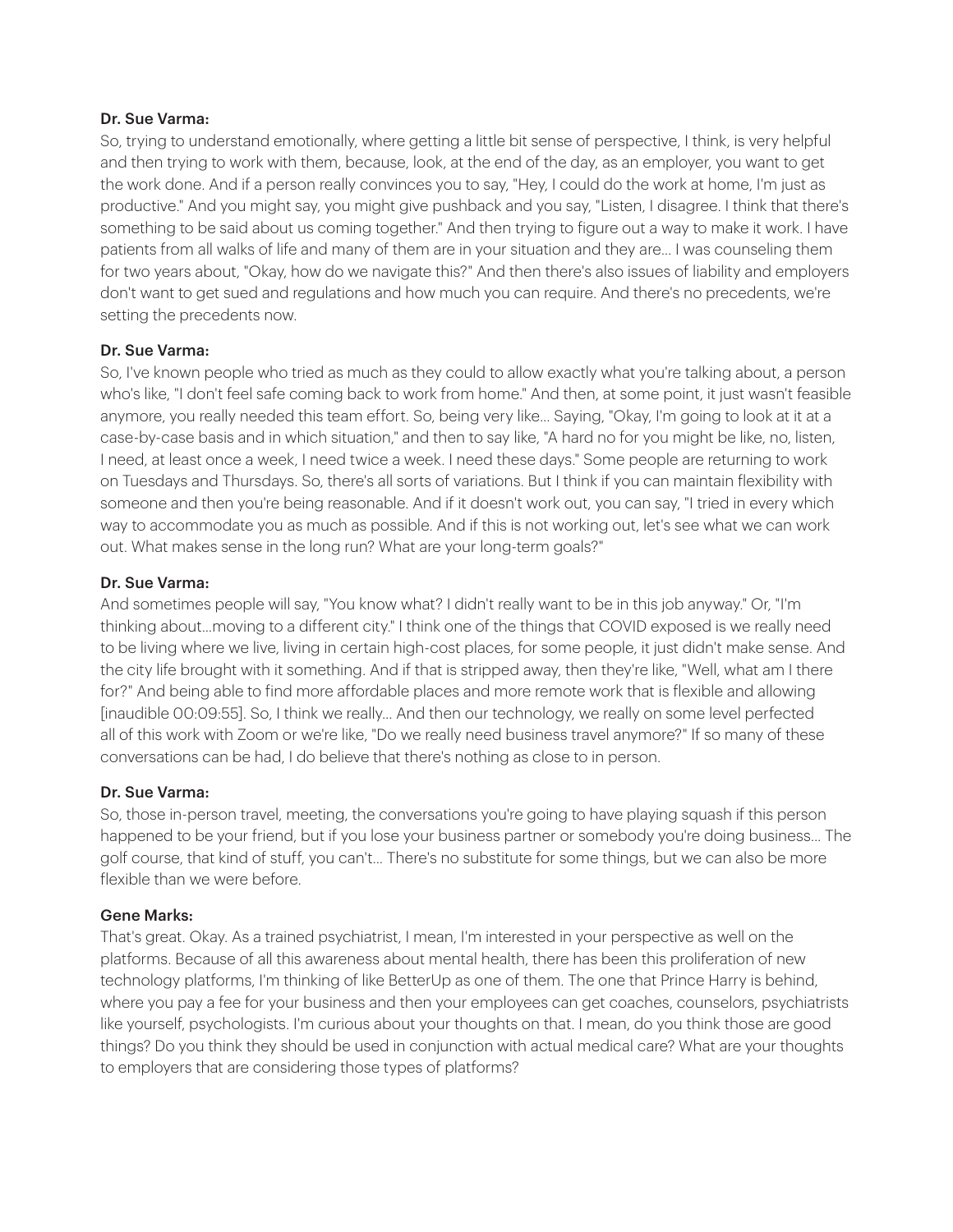I think it's an amazing start. And you might find that a lot of people find it very convenient and very beneficial to be able to have these conversations in the middle of the workday, whether they're at home or in the office, to be able to find a quiet space to dedicate 45 minutes to an hour. So, I think what you're doing is when you're signing up for this is you're sending the message that, number one, I really value your mental health. I want you to be able to show up. I want you to be able to... Because all of us have a story and a life that we navigate outside of the office that we really need to be able to process. And if we're not processing, we are never showing up 100% in our workplaces.

## Dr. Sue Varma:

And they say for every dollar that you spend investing in an employee's mental health, you will get \$4 return on investment back. So, you're never going to lose money ever. And we know that United States alone spends in medical costs, because of absenteeism, presenteeism, showing up and not really being fully productive, but \$200 billion is lost because of depression. So, it's a very expensive illness and it's considered one of the top disabilities in the world.

### Dr. Sue Varma:

So, if you want to keep your people, depression affects head to toe, everything, puts you more at risk for obesity, for cancers, for a heart disease, stroke, general inflammation in the body, shortens your lifespan by 10 to 15 years. So, we know that if you really are invested in keeping somebody and it's a good person, you want to maintain their mental health and their physical health. So, by giving them benefits such as any of these platforms, which make it convenient for somebody.

#### Dr. Sue Varma:

And then I think it's worth asking them to do a survey to say, "Listen, was this worthwhile?" Number one, asking people, did you use this service I provided? Because you'll be surprising, there was a study that came out within the last 12 months that said, a survey that showed that even though employees were offered a lot of these assistance programs, a lot of them didn't use it. It was like a pretty high percentage. So, the first question is, did you use it? If you didn't... I would even take a survey if you can, if you didn't use it, why not? And did you not have time during the workday? So, that's another thing I would say, if somebody says, "I have young kids at home. As soon as I get home, I'm on double duty. I don't really have time." Then, do you carve out time to allow someone to do that in the middle of the day? And if they're going to an appointment, do they have that ability to leave if they're physically going in places?

#### Dr. Sue Varma:

But I think it's an amazing start and making sure that people are utilizing it and then, do they like providers that they connect with? We know that the treatment is only as good as the relationship and the rapport that the person has. Do they trust this person? Do they feel like the person is pushing them? Because that's really key. A lot of times people will come to me for a second opinion or third. And they'll say, "I went to other people and I just didn't feel like they were listening, or they were listening and they weren't doing much else. And I really need hands-on treatment. I need advice. I need support. I need something more concrete and substantial."

#### Dr. Sue Varma:

So, I think, there's a website, psychologytoday.com, which is very helpful, where you can enter all the demographics of what you're looking for in a therapist. And sometimes you can listen to their videos. So, there are so many platforms and there are so many ways. I do think that telehealth is here to stay, which I think is great. Yes, meeting somebody in person is wonderful, but honestly, we're moving into a different window where that kind of convenience may not exist anymore, because there's such shortages depending on where you live, and being able to getting in an appointment, there's long wait times, things like that.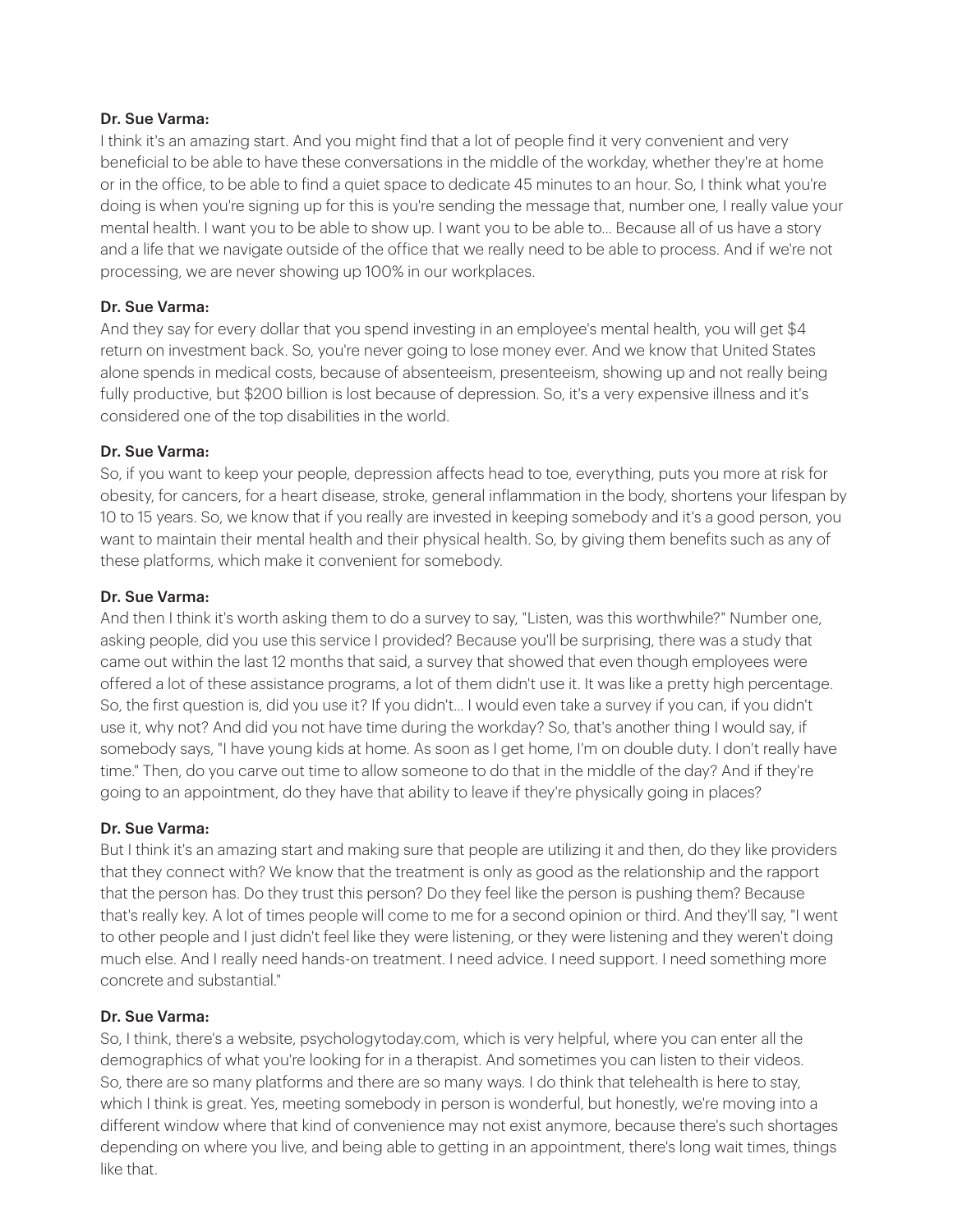#### Gene Marks:

All right. That makes complete sense. As an employer, I mean, clearly, I am not a trained psychiatrist or psychologist, if I become aware of a mental health issue, of an issue with one of my employees, whether it just comes to my attention organically or maybe some other employee tells me like, "Oh, Patricia's having a problem with whatever." What advice would you have for me as an employer for dealing with, I mean, again, I'm a small business owner, I'm an accountant, you know what I mean? So, it's just not what I do. What advice would you have for me?

## Dr. Sue Varma:

I would say, it really depends on the nature of your relationship, because there's so many... I think, there's the whole territory of, from a legal standpoint of view. What my experience has been, and these have been with my patients who work with larger companies is, they may sometimes, they have a third party that deals, for example, with disability and they would have a third party that handles that. So, there's no questions asked in terms of why do you need time off?

### Dr. Sue Varma:

So, I'm not even saying you may have employees that don't actually need time off. It's not like they're trying to take a leave, a leave of absence. They may just need time to go. And you can say, "Listen, I want to have a meeting. Is there a point person dedicated in your team of 10 that handles these kinds of things?" But just constantly reminding and having it someplace, if there's a message board or internet that shows these are the benefits that we provide.

### Dr. Sue Varma:

I mean, I think it's great. It's a harder discussion and a harder sell if you don't actually provide that benefit. But if you actually do provide it, there's kind of no reason. And the person may say, "I don't want to go through this app, this platform, but I have my own insurance and I want to find somebody and network," or whatever it may be. But just checking in and saying, "How are you doing?" And I recognize that you're in a very sensitive position because you're the boss. So, they may not want to [crosstalk 00:16:29] too much. And you could say, "Listen, I don't want to ask any questions. We're all human, we all have stuff going on."

## Dr. Sue Varma:

And one thing that I hear that helps a lot of people is their bosses modeling their own mental health treatment. So, to be able to say things like, "I've been through a rough time in my past, there have been times when I have had to see counseling." If you've had any experience, if you've had a positive one, to be able to share something like... Normalize it. Normalize and say, "You know what, the last two years have been hard for just about anyone and maybe you've never considered seeking counseling. But I think I know a lot of people that have benefited from it and I just want to remind you that this exists and I will support you and you tell me what you need. If you need some flexibility, if you need to leave a little bit early one day, or you need to take a lunch break or you need to take a break to be able to do this."

## Dr. Sue Varma:

And then, for you to model that, to show that you have a hard stop in your day, because a lot of times people will say, "I get mixed messages. On one hand, the boss is telling me to take care of my health. But then, at the same time, I am working and everyone else working until 8:00 or 9:00 at night and they don't go home. So, I don't want to be..." That's the one, the most frequent things I hear is, "How could I possibly in the work day..." That is one of the biggest barriers. And I'm not just talking about treatment, but like exercise, yoga classes. I have a lot of patients who say, "I couldn't possibly sign off before 7:00. They would think that I'm a slacker." And they've been working 10 hours a day and they're miserable.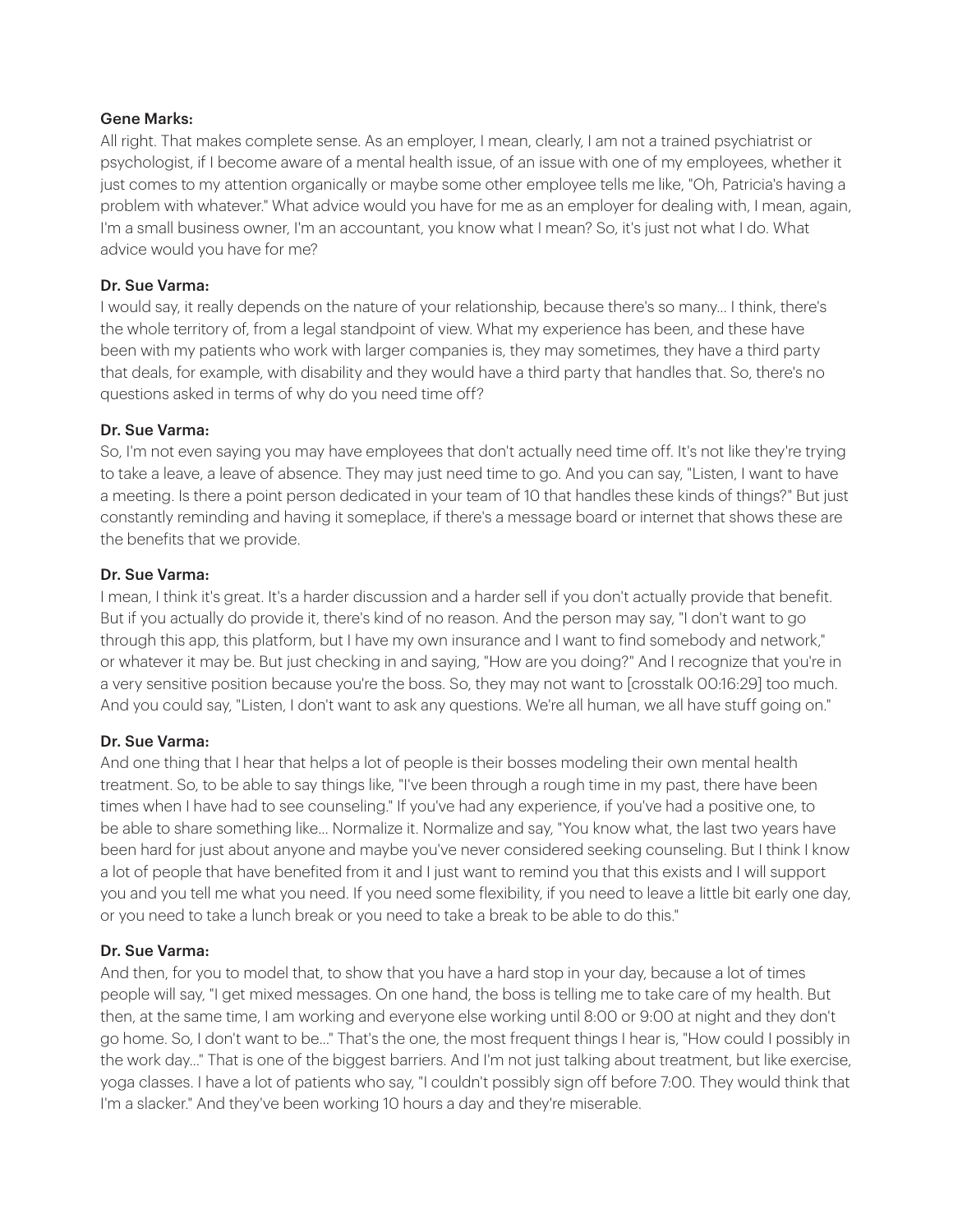So, it's interesting. Because I do get to hear the other perspective of people constantly complaining about their work situation and feeling like they can't have a life. So, having those conversations to say, "Listen, I really do value." There's something that I call the four Ms of mental health. These are four daily habits, movement, mindfulness, mastery, and meaningful engagement. And being able to carve out time on a daily basis. And that movement, like I tell people, you need, at least, the recommendation is 180 minutes of exercise. It's 30 minutes six times a week. You have to do it.

### Dr. Sue Varma:

I think, if you're able to share stories like, "Hey, I was up early morning playing squash, I'm leaving early to play squash." If you're able to share those stories and model it, I think that'll go a lot further than just telling people about the benefits that exist.

#### Gene Marks:

That's great advice. And it kind of overlaps with my next question. I mean, you mentioned, because so I play squash a few times a week and I will stop in the middle of the day and play in the middle of the day just to have a break to do that. And it is unbelievably helpful. I mean, it just clears your head and whatever headache that you had at that moment, it suddenly becomes like, "What was I even worried about? That was right a lifetime ago." I mean, all this conversation and all the conversations that I read are always about the employees, the employees mental health, the employees suffering anxiety, all that coming back to work, which is obviously fair and true.

### Gene Marks:

But what about the employers? What about the business owners themselves? I mean, what advice do you have for business owners post-COVID? Because we are dealing with, not only dealing with our employees mental health issues, but also dealing with inflation and finding employees to actually work for us and all the other stresses that you have in balancing your personal life. So, do you think that more business owners should be taking advantage of counseling services somewhere to the ones that you might provide or others like yourself?

## Dr. Sue Varma:

Yes. I think it's really important not only, whether it be coaching or... For a lot of people, if there's stigma around mental health issues, seeing a psychiatrist, a psychologist may not be the first person. And what I like about some of the coaching platforms is that you can have some of the conversations more logistical without going very deep into the emotional part of it. But the emotional part of it is important. So, when a person is ready, it's worth getting a referral specifically to go deeper, because then you're going to be talking about all sorts of family issues on a deeper personal level.

#### Dr. Sue Varma:

But if somebody says, "I'm not ready for that yet, but what's the lighter aspect of this?" I would say coaching is a great start. And also coaching in a form of group coaching, I think, could be very helpful. There's a group of... Even if it's a monthly of small business owners that get on to get together on Zoom and there's a safe, confidential space with a moderator to be able to have a safe place to get together and to know that anything you're saying doesn't go outside, no one's named, but you can say, "I'm really struggling. I have an employee who this, this, this, I don't know what to do." Where is that safe space?

## Dr. Sue Varma:

Again, I'm not the best person, you want to consult with a lawyer to find out from the legal aspect and privacy issues and confidentiality, how does that work? If people are talking about aces of situations that they're seeing. But I do think that the bottom line is needing support. I love the fact that not only are you taking the time three times a week to take care of your mental health in the form of physical exercise,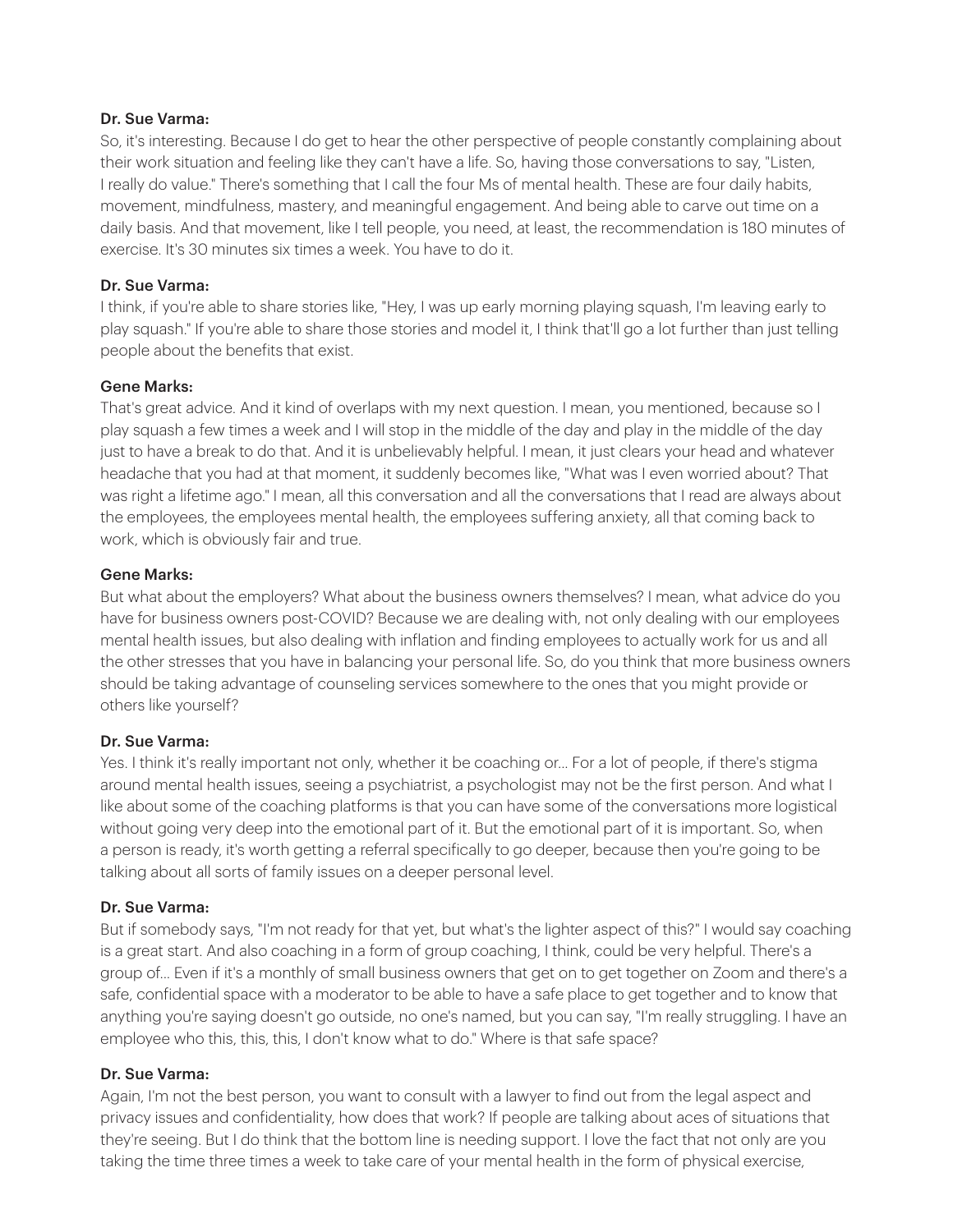which is also really comes down to mental health, but you're doing it with somebody else and point of connection. So, not feeling isolated. Because I can imagine that business owners have been isolated, just from so many points of views and all the financial ups and downs that you're talking about.

#### Dr. Sue Varma:

So, you're experiencing tons, multiple layers of stress, financial stress, and then negotiating with people at every little point. And you're in charge of their welfare. They spend a significant amount of their waking hours, and it's like, as a parent myself, I can't even... And I have been a boss, I have headed a clinic before and I can empathize with what you're going through of like, you care about these people, you're not their parent. Sometimes that gets projected onto you, that you're supposed to take care of them. So, where's that line in terms of, you have a business to run and the same times you want to make sure that people are doing okay and then you have to take care of yourself.

### Gene Marks:

It's great, great, great answer. We need to wrap this up, unfortunately, but I have one final question for you. You're a trained psychiatrist, so that is a medical profession. For me to go to you once a week or every other week, where you've got no agenda, this is what your profession is. You're not a family member. You have no interest in my business other than our conversations. That to me is a very therapeutic thing to do. I can talk to this woman for an hour and that's what she does for a living. And that's why I think business owners should be really considering doing that.

#### Gene Marks:

What is just, and again, it's an ignorant question, but I just want to make sure it's clear to me and also to my listeners as well. So, do we need a psychiatrist? Do we need a psychologist? Do we need a coach? Who do you think is really for a business owner would be the best type of therapist? Obviously, it's going to depend on the person, I realize, but what are your thoughts on that?

#### Dr. Sue Varma:

Yeah, so that's a great question. And the best type of therapist, honestly, is the person you feel connected to, that there is a rapport with, and that you respect their background and credentials. And it depends, because some psychiatrists do talk therapy, psychotherapy, and some are maybe more medication management focused. And those may not be the person, if you're saying, "I'm not on any medication, I'm not suffering from any disorder." So, that's the first thing is like going online... There's a lot of quizzes on depression and anxiety to say these are symptoms. And doing a self-assessment to say, "You know what? I think I have some of these symptoms, my mood is low. I can't get out of bed. I'm loss of energy." So, that's where I feel like, if your stress goes beyond just everyday stress and it's not like, "I can figure this out," or maybe talking to somebody would help, but you're actually finding impairment in your functioning. Then I would see a trained mental health professional.

## Dr. Sue Varma:

And that can be a licensed social worker. It could be a psychologist, it could be a psychiatrist. So, going online, like I mentioned, psychologytoday.com. I don't have any investment with them. I'm just referring to them, because so many people I have referred to that to help them in other parts of the country, if they put in their ZIP Code. And you can see videos, and there's so many platforms like this, it doesn't have to be this, but really anything that gives you a glimpse into like, "I like that person, they understand where I'm coming from. I feel like they would get me, they seem warm." So, if it's a well-trained, smart, and kind, good listener and then ask them what is their approach, be like, "Do you give homework? How do you follow up with me?"